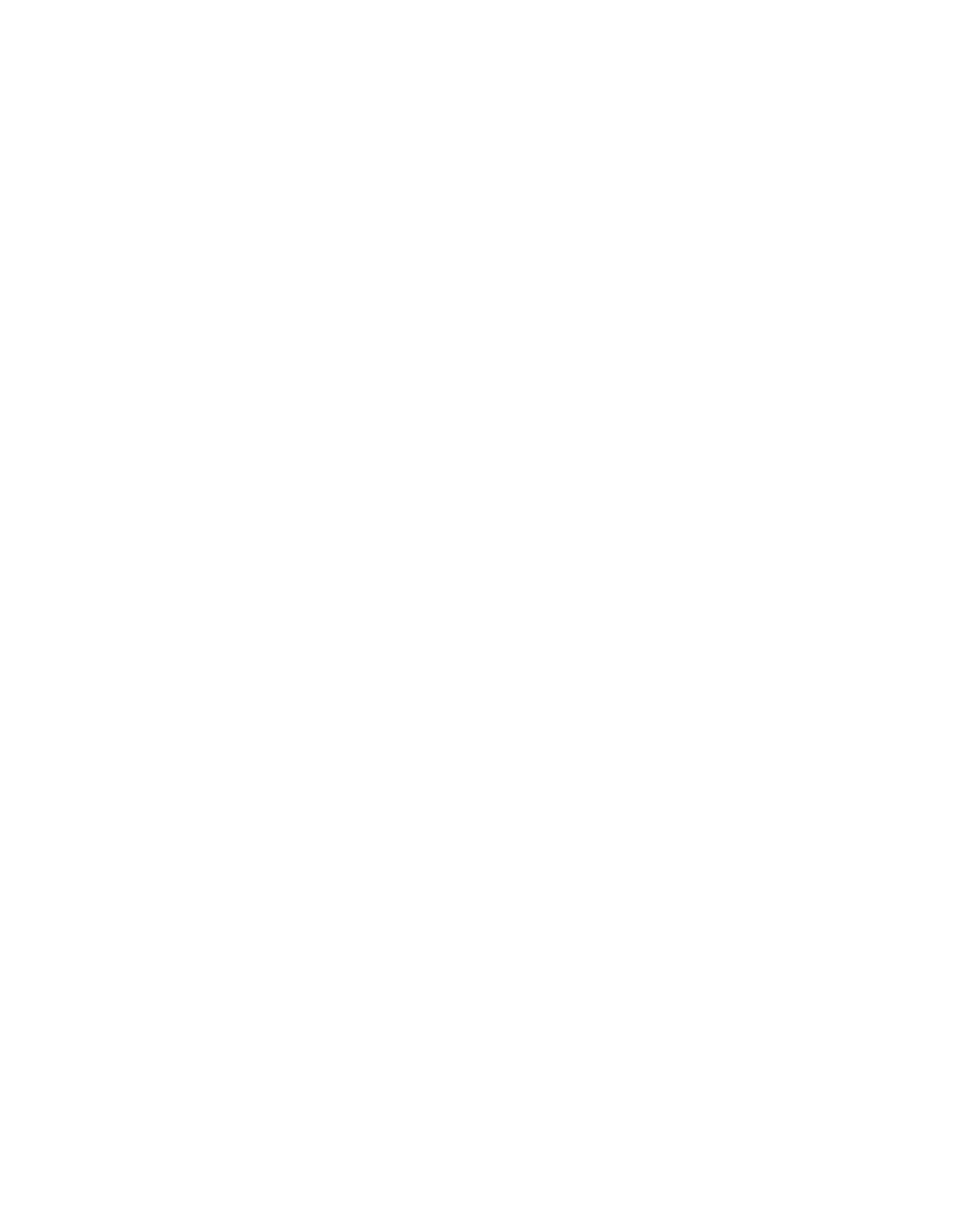### **How To Request Relief**

File an election packet to request relief for an outstanding PA Personal Income Tax liability. The election packet includes the following forms:

- $\triangleright$  PA 8857, Request for Relief from Joint Liability
- PA 12507, Innocent Spouse Statement
- PA 12510, Questionnaire for Spousal Relief from Joint Liability for Requesting Spouse
- REV-488, Statement of Financial Condition for Individuals.

You may request relief for more than one tax year in a single election packet.

You must fully complete all of the above forms for a valid election packet. See the instructions on Form PA 8857 for more information.

Spousal notification. The Department is required to inform the non-electing spouse (your spouse or former spouse) of your request for relief from liability. There are no exceptions even for victims of spousal abuse or domestic abuse.

The Department will contact the non-electing spouse and allow him or her to provide information that may assist in determining your eligibility for relief from joint liability. The Department will also inform the non-electing spouse of its preliminary and final determinations regarding your request for relief. However, to protect your privacy, the Department will not provide information to the non-electing spouse that could infringe on your privacy. The Department will not provide your new name, address, information about your employer, phone number, or any other information that does not relate to a determination about your request for relief from liability.

### **When To Request Relief**

You should file a complete election packet as soon as you become aware of a tax liability for which you believe only your spouse or former spouse should be held liable. You must file the packet no later than 2 years after the date the Department first attempted to collect the tax from you. Some example of attempts that may start the 2 year period are:

- The mailing of a notice that the Department plans to intercept your Federal Income Tax refund.
- The issuance of a writ of execution.

The issuance of a billing notice, a preassessment notice, or an assessment notice is not a collection activity.

**TIP:** You should not file an election packet until the tax for which relief is requested may no longer be appealed. Your appeal rights must have expired before you request relief from joint liability.

#### **Relief from an Understatement of Tax Due to an Erroneous Item ( See Flowchart A, Page 7)**

An understatement of tax is generally the difference between the total amount of tax that you should have reported on your return and the amount of tax that you actually reported. For example, you reported total tax of \$2,500 on your 2005 return. The Department reviewed your 2005 return and determined that the total tax is \$3,000. You have a \$500 understatement of tax.

You may be relieved of joint liability for an understatement of tax and the related interest and penalties if **all** the following conditions are met:

- 1. You filed a joint return which has an understatement of tax due to an erroneous item of your spouse;
- 2. You establish that at the time you signed the joint return you did not know and had no reason to know that there was an understatement of tax. (If you establish that you were the victim of domestic abuse prior to the time you signed your joint return, and because of the prior abuse, you did not challenge the treatment of any items on the return for fear of your spouse's retaliation, you can qualify for relief even if you had actual knowledge of your spouse's understatement of tax.); and
- 3. Taking into account all the facts and circumstances, it would be unfair to hold you liable for the understatement of tax.

Erroneous item. Erroneous items include:

- Unreported income. This is any gross income item received by your spouse that is not reported;
- Incorrect deduction or credit. This is any improper deduction or credit claimed by your spouse.
- Basis error. Income was incorrectly calculated because the basis used by your spouse to determine the gain or loss was incorrect.

The following are examples of an erroneous item:

- 1. The expense for which a deduction is taken was never paid or incurred. For example, your spouse, a cash-basis taxpayer, deducted \$10,000 of advertising expenses on PA Schedule C, but never paid for any advertising.
- 2. The expense does not qualify as a deductible expense. For example, your spouse claimed a business fee deduction of \$10,000 that was for the payment of state fines. Fines are not deductible.
- 3. No factual argument can be made to support the deductibility of the expense. For example, your spouse claimed \$4,000 for security costs related to a home office. The cost were actually veterinary and food costs for your family's two dogs.
- 4. Your spouse claims a resident credit for taxes paid to another state, but no tax was due or paid to the other state.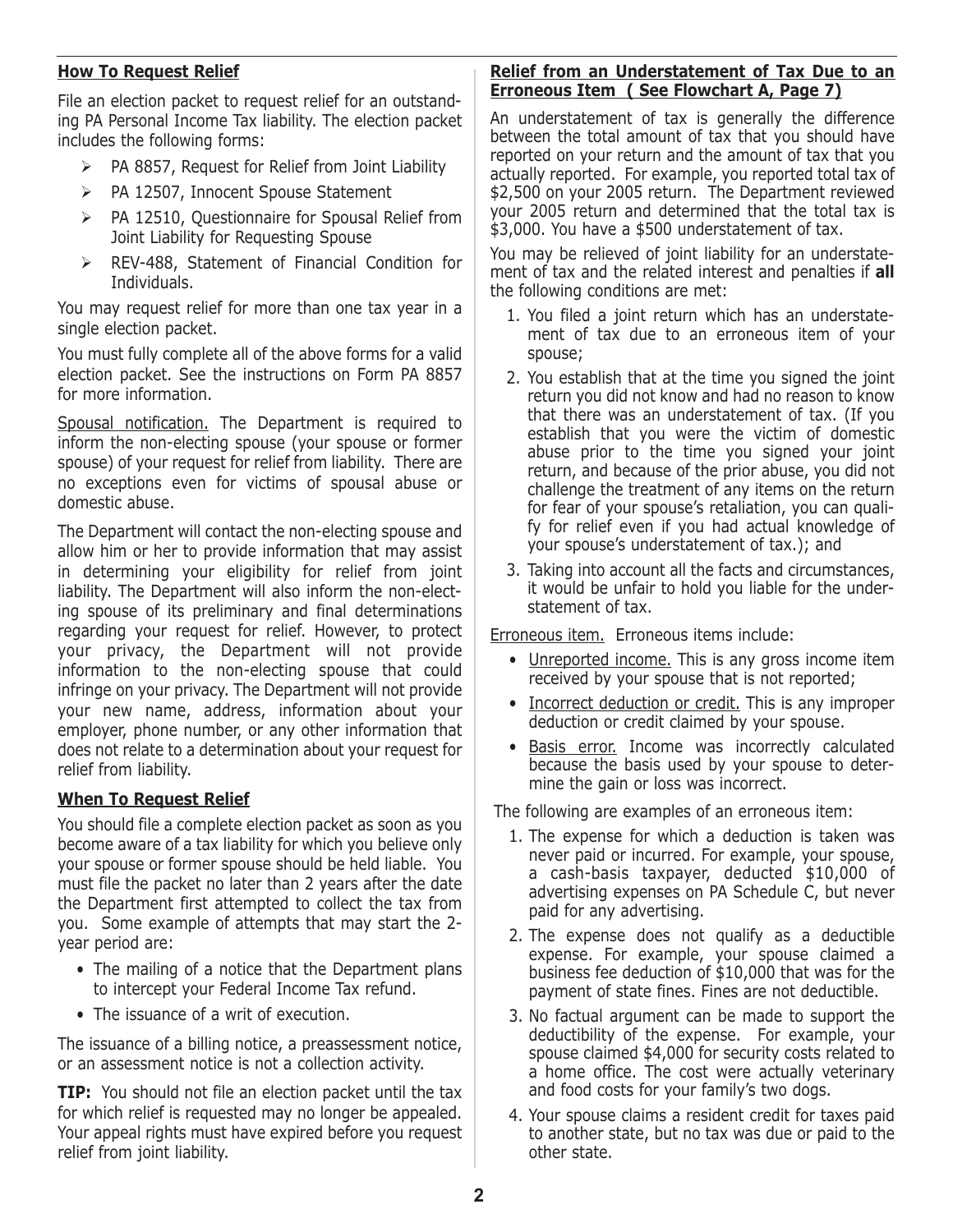Indicators of unfairness to hold spouse jointly liable. The Department will consider all of the facts and circumstances of the case in order to determine whether it is unfair to hold you jointly responsible for the understatement. Two factors the Department will consider are whether you:

- 1. Received any significant benefit from the understatement of tax; or
- 2. Were later divorced from or deserted by yourspouse.

Significant benefit. You can receive a significant benefit either directly or indirectly. For example, if your spouse did not report \$10,000 of income on your joint return, you can benefit directly if your spouse shared that \$10,000 with you. You can benefit indirectly from the unreported income, if your spouse uses it to pay extraordinary household expenses.

You do not have to receive a benefit immediately for it to be significant. For example, money your spouse gives you several years after he or she received it or amounts inherited from your spouse (or former spouse) can be a significant benefit.

Normal support or support payments that you receive as a result of a divorce proceeding are not a significant benefit.

The Department will calculate the understatement of tax due to erroneous items of your spouse after you file the election packet. You are not required to calculate these amounts.

#### **Separation of Liability Relief (See Flowchart B, Page 8)**

You may elect separation of liability relief if you meet one of the following conditions at the time you file the election packet:

- You are divorced, widowed, or legally separated from the individual with whom you filed the joint return.
- You and the individual with whom you filed the joint return have not been members of the same household at any time during the 12-month period preceding the date the election packet is filed.

Members of the same household. You and your spouse are not members of the same household if you are living apart and are estranged. However, you and your spouse are considered members of the same household under any of the following conditions:

- 1. You and your spouse reside in the same dwelling.
- 2. You and your spouse reside in separate dwellings but are not estranged.
- 3. One spouse is temporarily absent from the other's household. A spouse is considered temporarily absent from the household if it is reasonable to assume that the absent spouse will return to the household. Examples of temporary absences include absence due to imprisonment, illness, business, vacation, military service, or education.

How the Department will calculate separation of liability relief. If you qualify for separation of liability relief, the Department generally allocates erroneous items between you and your spouse or former spouse by determining how the erroneous items would have been reported if you were to have filed a separate return. Relief from joint liability may be granted for the tax attributable to the items allocated to your spouse or former spouse.

Unless your spouse also elects separation of liability relief, he/she will remain liable for the entire understatement of tax. Even if both you and your spouse elect separation of liability, there may be a portion of the understatement that is not allocable; and as a result, both you and your spouse remain jointly and severally liable.

The Department will calculate your separate liability and figure any related interest and penalties after you file a complete election packet. You are not required to calculate these amounts.

Burden of proof. You have the burden of proof in establishing the basis for separating your liability.

Example: Bill and Karen Green filed a joint return showing Karen's wages of \$50,000 and Bill's business income of \$10,000. The Department audited their return and found that Bill did not report \$20,000 of business income. The additional income resulted in a \$614 understatement of tax, plus interest and penalties. After obtaining a legal separation from Bill, Karen filed the election packet to request relief by separation of liability. The Department proved that Karen actually knew about the \$20,000 of additional income at the time she signed the joint return. Bill is liable for all of the understatement of tax, interest, and penalties because all of it was due to his unreported income. Karen is also liable for the understatement of tax, interest, and penalties due to the \$20,000 of unreported income because she actually knew of the item. The Department can collect the entire deficiency from either Karen or Bill.

**Invalid election** A request for relief from joint liability will not be granted in the following situations:

- 1. The Department proves that you and your spouse transferred assets as part of a fraudulent scheme.
- 2. Your spouse (or former spouse) transferred property to you to avoid tax or the payment of tax. See transfers of property to avoid tax below.
- 3. You had actual knowledge of the erroneous item responsible for the understatement of tax.

Partial relief when the extent of understatement is unknown. You may qualify for partial relief if, at the time you filed your return, you knew or had reason to know, that there was an understatement of tax due to your spouse's erroneous items, but you did not know how large the understatement was. You will be relieved of the understatement to the extent you did not know about it and had no reason to know about it.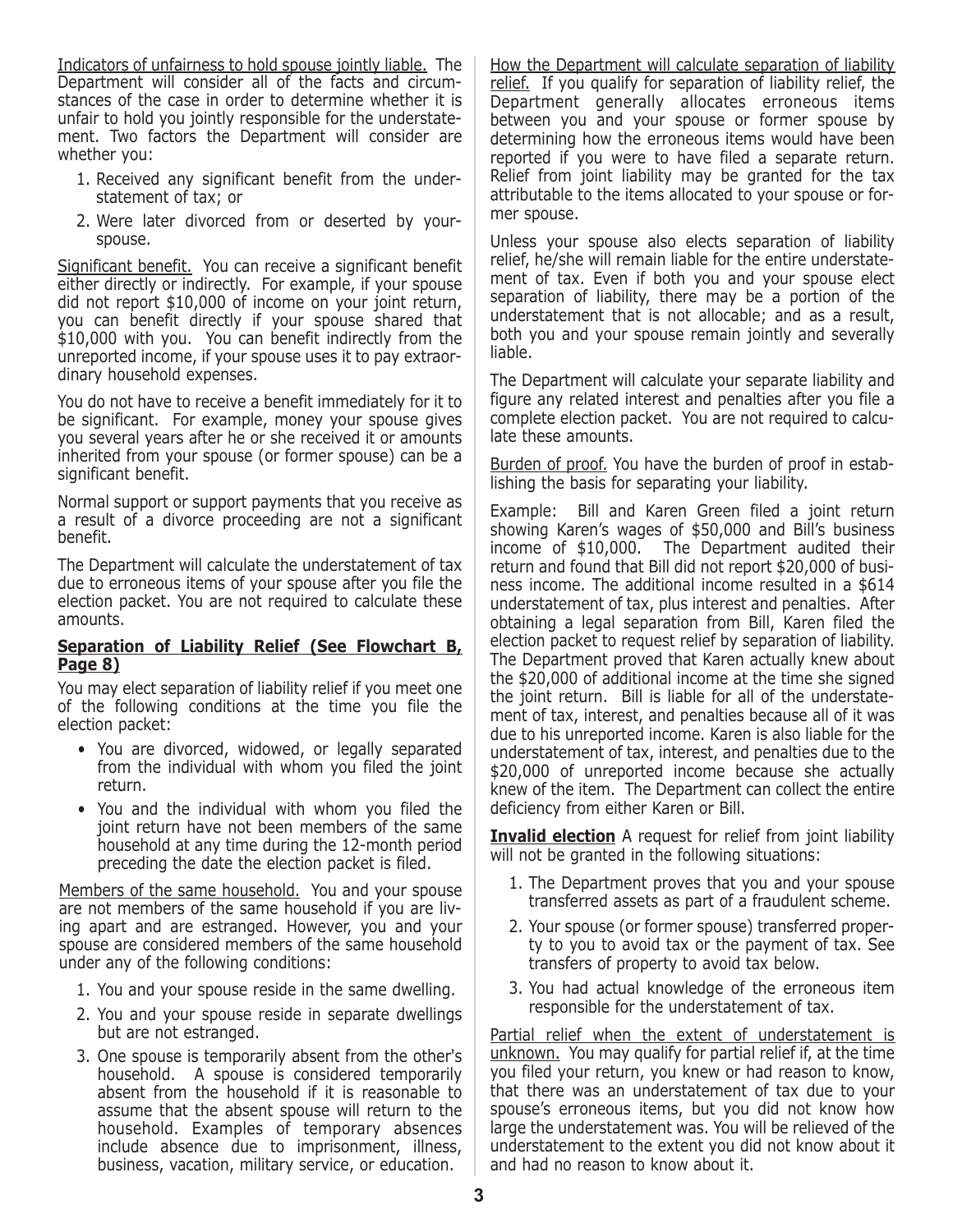Example: At the time you signed your joint return, you knew that your spouse did not report \$5,000 of gambling winnings. The Department examined your tax return several months after you filed it and determined that your spouse's unreported gambling winnings were actually \$25,000. This resulted in a much larger understatement of tax than you knew about at the time you signed your return. You established that you did not know about, and had no reason to know about, the additional \$20,000 because of the way your spouse handled gambling winnings. The understatement of tax due to the \$20,000 will qualify for innocent spouse relief if you meet the other requirements. The understatement of tax due to the \$5,000 of gambling winnings will not qualify for relief.

Transfers of property to avoid tax. If your spouse transfers property to you for the main purpose of avoiding tax or payment of tax, the tax liability allocated to you will be increased by the value of the property transferred. A transfer will be presumed to have as its main purpose the avoidance of tax or payment of tax if the transfer is made during or after the 12-month period before the mailing date of the Department's first billing notice. This presumption will not apply if the transfer was made under a divorce decree, separate maintenance agreement, or a written instrument incident to such an agreement. The presumption will also not apply if you establish that the transfer did not have as its main purpose the avoidance of tax or payment of tax.

### **Relief by Income Allocation (See Flowchart c, Page 9)**

You may qualify for relief by income allocation if you are jointly liable for an underpayment of tax, and the underpaid tax is not attributable to income that would have been on your separate return if you were to have filed a separate return. In addition, you may qualify for relief by income allocation if you failed to qualify for relief from joint liability for an erroneous item through your election for relief from an understatement of tax or your election for relief by separation of liability.

Underpayment of tax. An underpayment of tax is the amount of tax you reported or should have reported on your return, but you have not paid. For example, your joint 2008 return shows that you and your spouse owe \$5,000. You pay \$2,000 with the return. You have an underpayment of \$3,000.

If you elect relief from an understatement of tax and/or relief by separation of liability and the Department determines that you do not qualify for either, the Taxpayers' Rights Advocate will automatically consider whether relief by income allocation is appropriate.

You may qualify for relief by income allocation if you meet **all** of the following conditions:

- 1. You are not eligible for relief from an understatement of tax or relief by separation of liability, or you are jointly liable for an underpayment of tax that is not attributable to income that would have been reported by you if you had filed a separate return;
- 2. You and your spouse did not transfer assets to one another as a part of a fraudulent scheme;
- 3. Your spouse did not transfer assets to you for the main purpose of avoiding tax or the payment of tax. See "Transfers of property to avoid tax" on Page 4;
- 4. You did not file your return with the intent to commit fraud;
- 5. You have filed all required personal income tax returns and do not have an outstanding personal income tax liability for a tax year or years other than the year or years for which you are seeking relief;
- 6. You were not a member of the same household as the spouse with whom you filed the joint return at any time during the 12-month period preceding the date you filed the election packet; and
- 7. You establish that taking into account all the facts and circumstances, it would be unfair to hold you liable for the understatement or underpayment of tax. See Indications of unfairness for the granting of relief by income allocation (defined below).

Indications of unfairness for the granting of relief by income allocation. The Department will consider all of the facts and circumstances in order to determine whether it is unfair to hold you responsible for the understatement or underpayment of tax. The Department will consider positive and negative factors and weigh them appropriately to determine whether to grant relief by income allocation.

The following example shows a situation that may qualify for relief by income allocation:

You and your spouse file a joint 2006 return. That return shows you owe \$10,000. You have \$5,000 of your own money, and you take out a loan to pay the other \$5,000. You give two \$5,000 checks to your spouse to pay the \$10,000 liability. Without telling you, your spouse takes the \$5,000 loan and spends it on himself. You and your spouse were divorced in 2007. In addition, you had no knowledge or reason to know at the time you signed the return that the tax would not be paid. Both of these facts indicate to the Department that it may be unfair to hold you liable for the \$5,000 underpayment. The Department will consider these facts, together with all of the other facts and circumstances, to determine whether to grant you relief from joint liability through income allocation for the \$5,000 underpayment.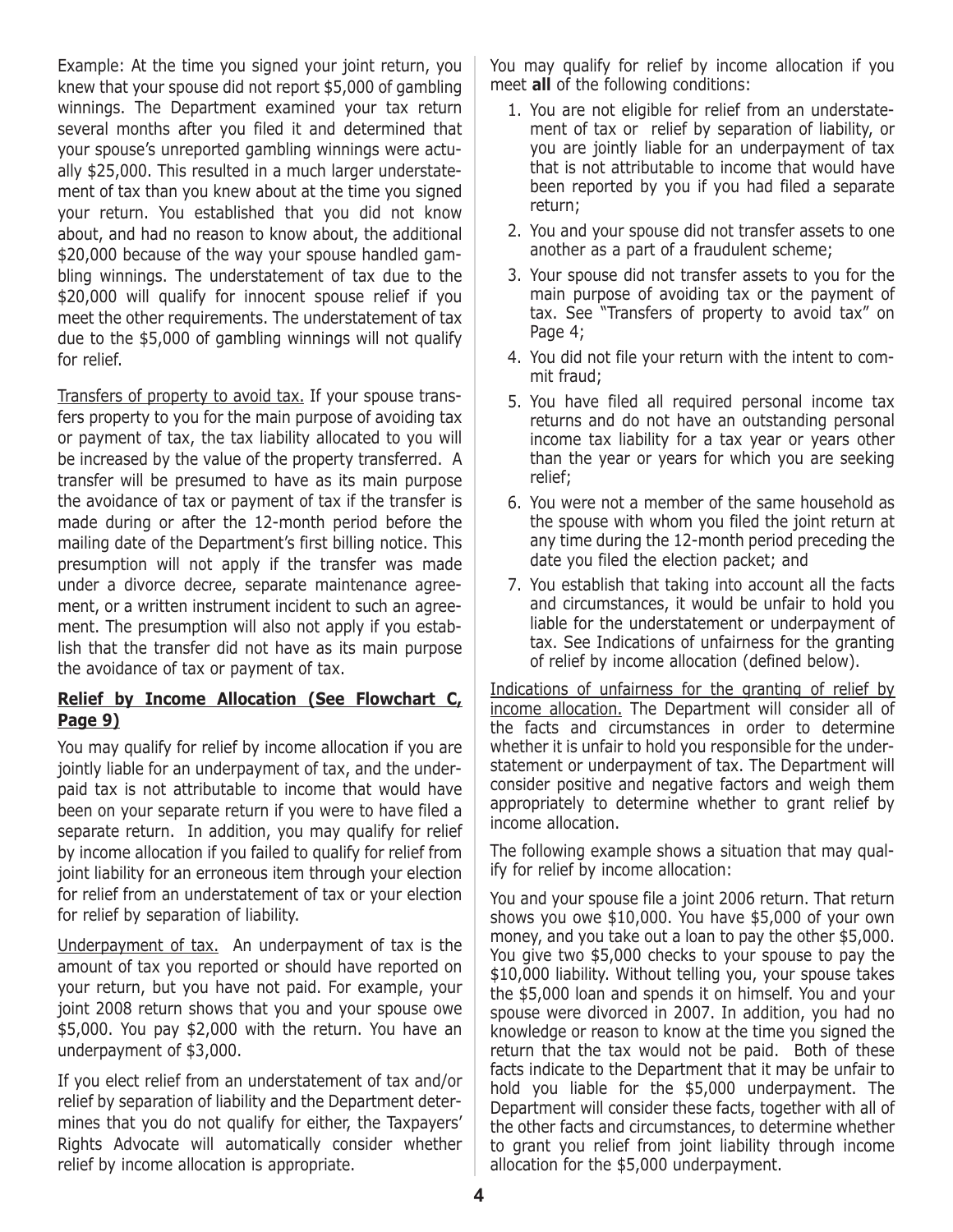### **Appeal Rights**

Relief for an understatement of tax or for relief by separation of liability. You may appeal the Taxpayers' Rights Advocate's determination of relief for an understatement of tax due to an erroneous statement and relief by separation of liability by filing a petition with the Board of Finance and Revenue within sixty days of the mailing date of the notice of final determination.

Relief by income allocation. There is no right to appeal the Taxpayers' Rights Advocate's denial of a request for relief by income allocation.

Taxpayers' Rights Advocate fails to act. You may also file a petition with the Board of Finance and Revenue requesting it to review your request for relief if the Department has not provided you a final determination within six months from the date you filed a complete election packet.

#### **Questions & Answers**

This section answers questions commonly asked by taxpayers about innocent spouse relief.

#### **What are the consequences of filing a joint income tax return?**

Since spouses filing a joint return are jointly and severally liable, the Department can collect the entire tax liability including interest, penalties, and charges, from either spouse without regard to which spouse earned the income during the tax year.

#### **What is an erroneous item?**

An erroneous item includes any deduction, credit, or other item incorrectly reported on the return, or income that was incorrectly omitted from the return.

#### **Will I qualify for relief for an understatement of tax in every situation where my former spouse is responsible for the erroneous item?**

No. There are situations attributable to an erroneous item reported by your spouse in which you may owe tax. For example, you and your spouse file a joint return on which you report \$10,000 of income but you also know that your spouse did not report \$5,000 of dividends. You are not eligible for relief because you had knowledge of the understatement.

## **If I am denied a particular type of relief, must I reapply if I believe I might qualify for one of the other two provisions?**

No. The Taxpayers' Rights Advocate automatically considers whether any of the other provisions apply.

## **When should I file an election packet?**

You must file the election packet no later than 2 years after the date on which the Department first begins collection activity. Collection activity includes a notice that the Department plans to intercept your Federal Income Tax refund.

### **I am currently undergoing an examination of my return. can I file an election packet to request relief?**

You should **not** file an election packet if the appeal period for the tax for which you are requesting relief is still open. Relief from joint liability is available only after the tax is no longer subject to appeal.

### The Department has given me notice that it has **filed a lien for the tax liability. can I still file the election packet to request relief?**

Yes. Please note that the Department suspends collection activity related to the joint liability for which you are seeking relief after it receives your election packet. Collection activity will resume on any liability that remains after the Taxpayers' Rights Advocate determination is final.

### **I've been separated from my spouse for 12 months; however, we are still members of the same household. can I file for relief from joint liability for tax that was not paid when we filed the return?**

No. Since relief by income allocation is the only type of relief that is applicable to unpaid tax and this relief is not available if the joint filers are still members of the same household, you should not file for relief until you are no longer members of the same household.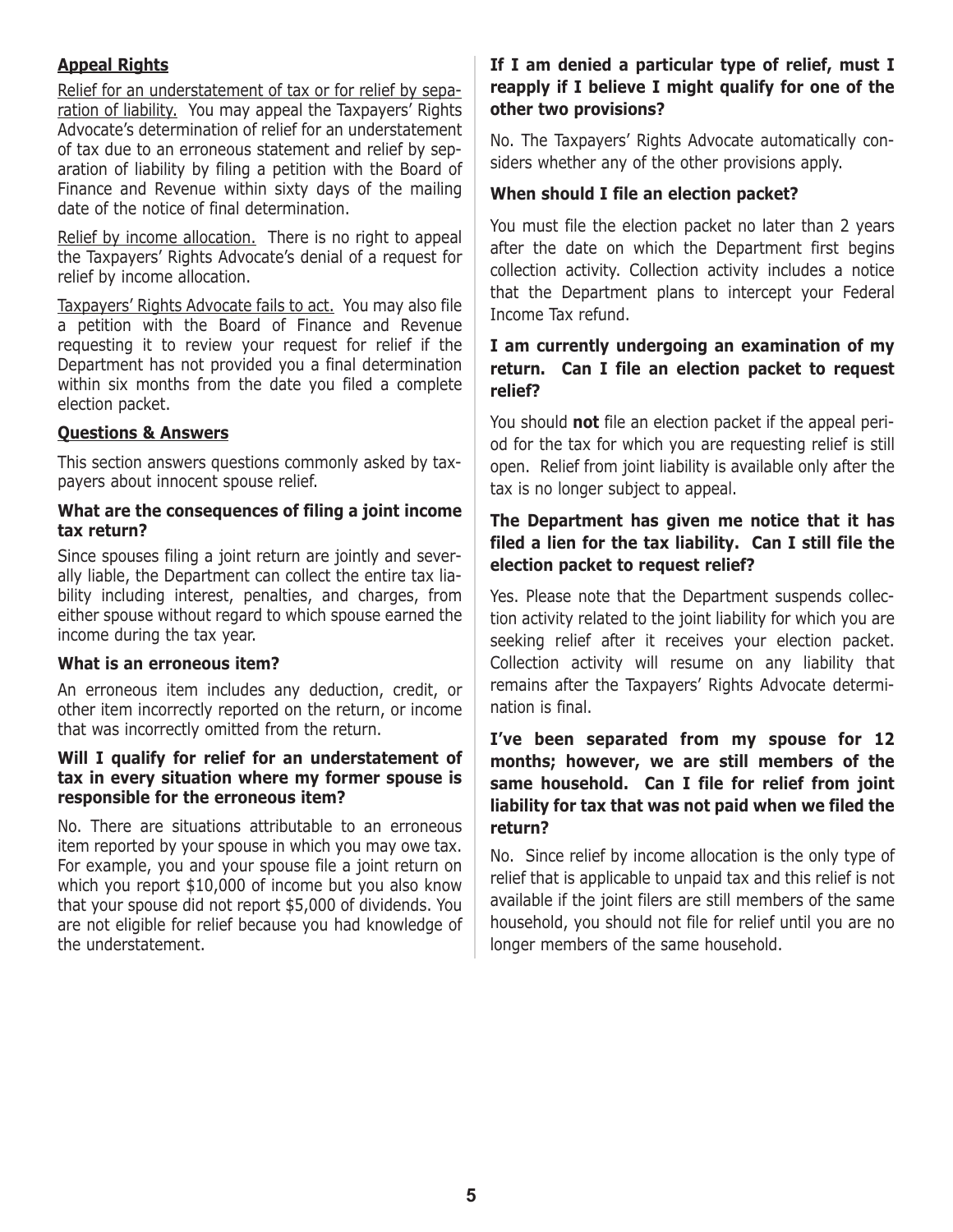## **contact the Taxpayers' Rights Advocate**

The Office of Taxpayers' Rights Advocate is an independent organization within the Department of Revenue. You can contact the Advocate by:

- **• Phone:** (717) 772-9347
- **• Fax:** (717) 787-8264
- **• E-mail:** pataxadvocate@state.pa.us
- **• Writing:**

PA Department of Revenue Attn: Taxpayers' Rights Advocate Lobby, Strawberry Square Harrisburg, PA 17128-0101

#### Where to Obtain Additional Information.

Internet: Forms are available on the Department's Web site along with filing options and information at: www.revenue.state.pa.us

#### **Telephone Services:**

#### **Automated 24-hour FAcT & Information Line**  1-888-PATAXES

(1-888-728-2937). Touch-tone service required. If in the local Harrisburg area, you can call 717-772-9739. This service provides:

- Answers to some of the most commonly asked tax questions;
- The balance of your PA estimated tax account; and
- The status of a filed PA Personal Income Tax return or Property Tax/Rent Rebate claim.

**noTE:** The Department does not have all forms available by fax.

**Toll-free 24-hour, Automated Forms ordering Message Service: 1-800-362-2050.** Serves taxpayers without touch-tone phone service.

**Services for Taxpayers with Special Hearing and/or Speaking needs: 1-800-447-3020** (TT only)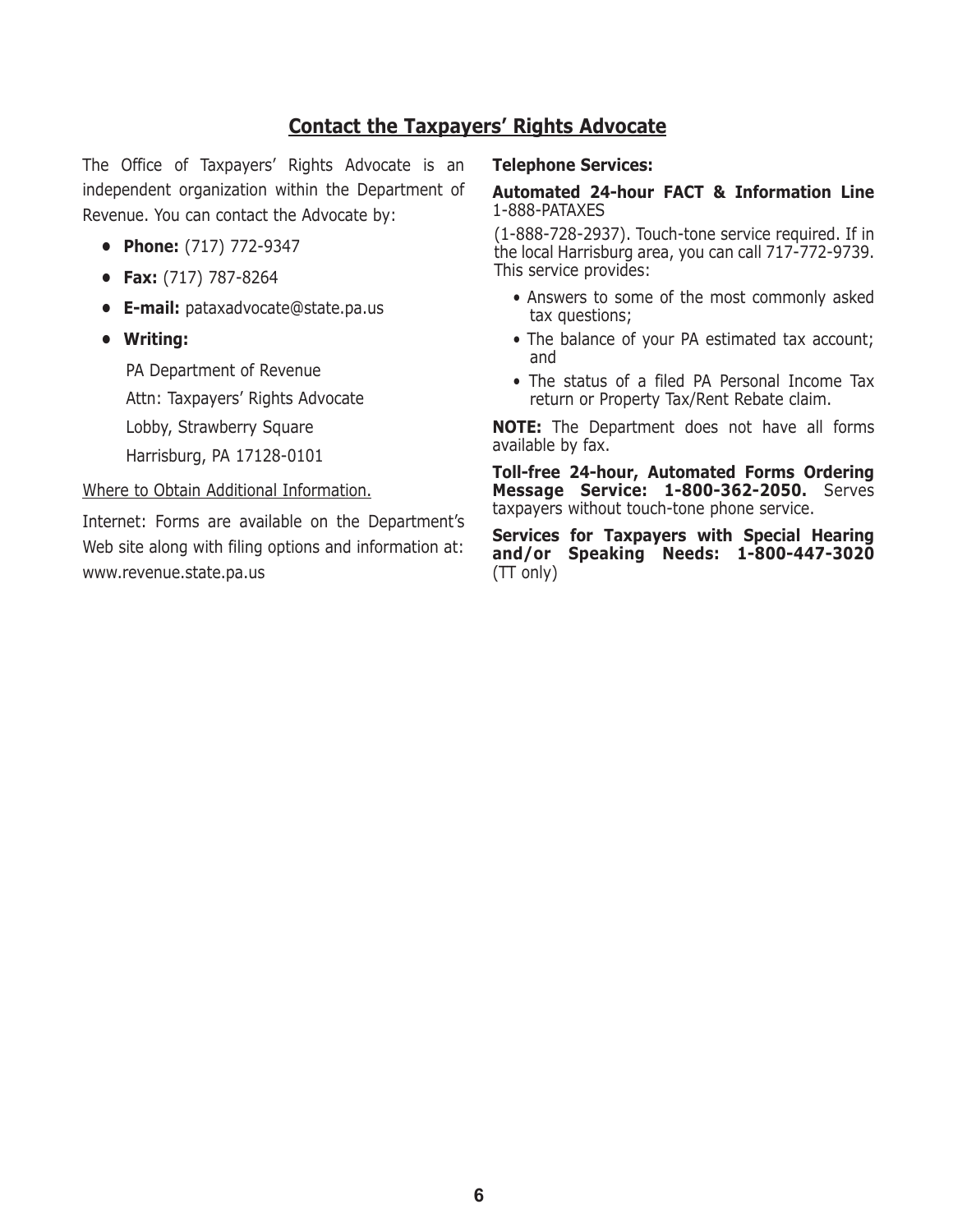## **Flowchart A DO YOU QUALIFY FOR RELIEF FROM AN UNDERSTATEMENT OF TAX?**

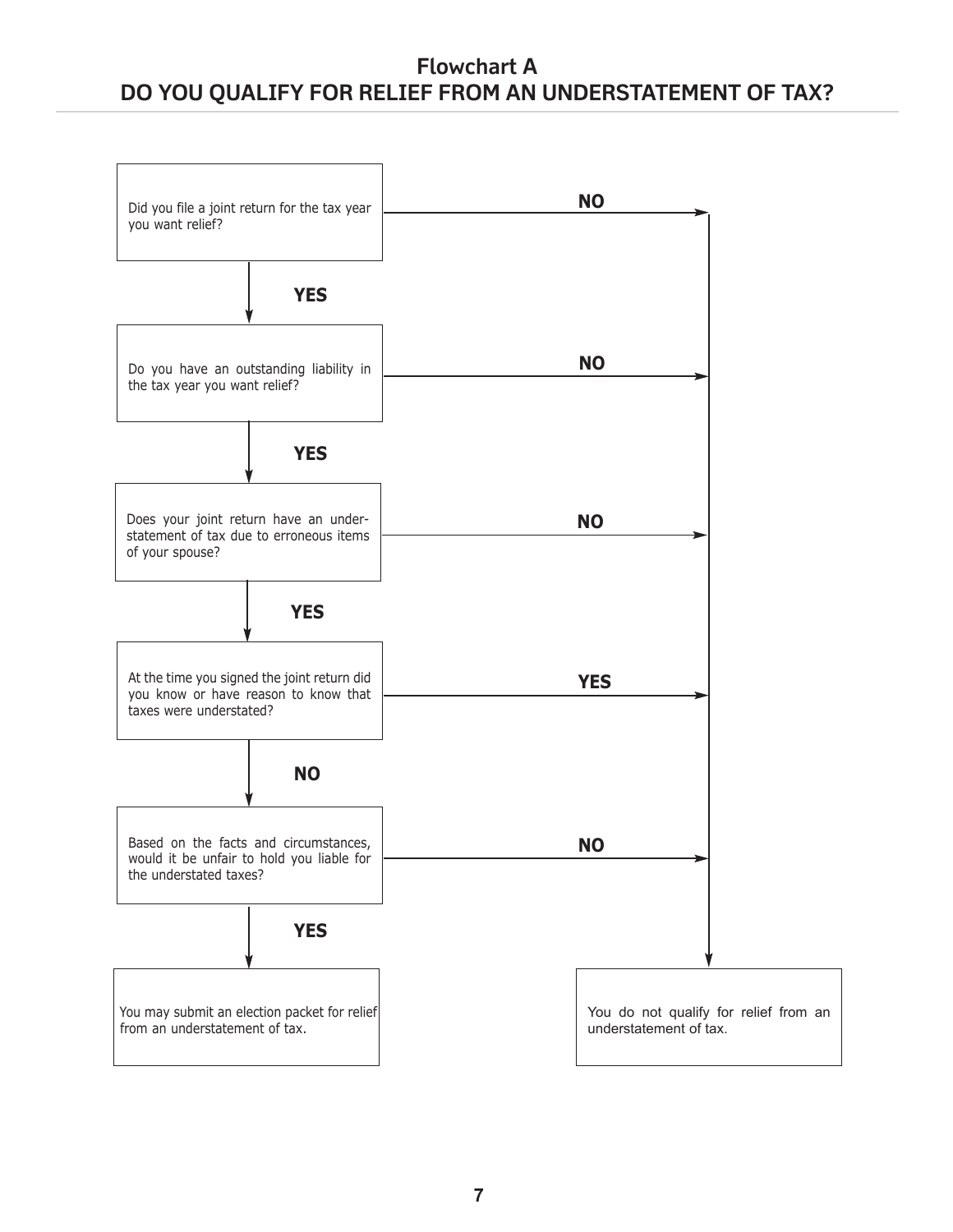## **Flowchart B DO YOU QUALIFY FOR RELIEF BY SEPARATION OF LIABILITY?**

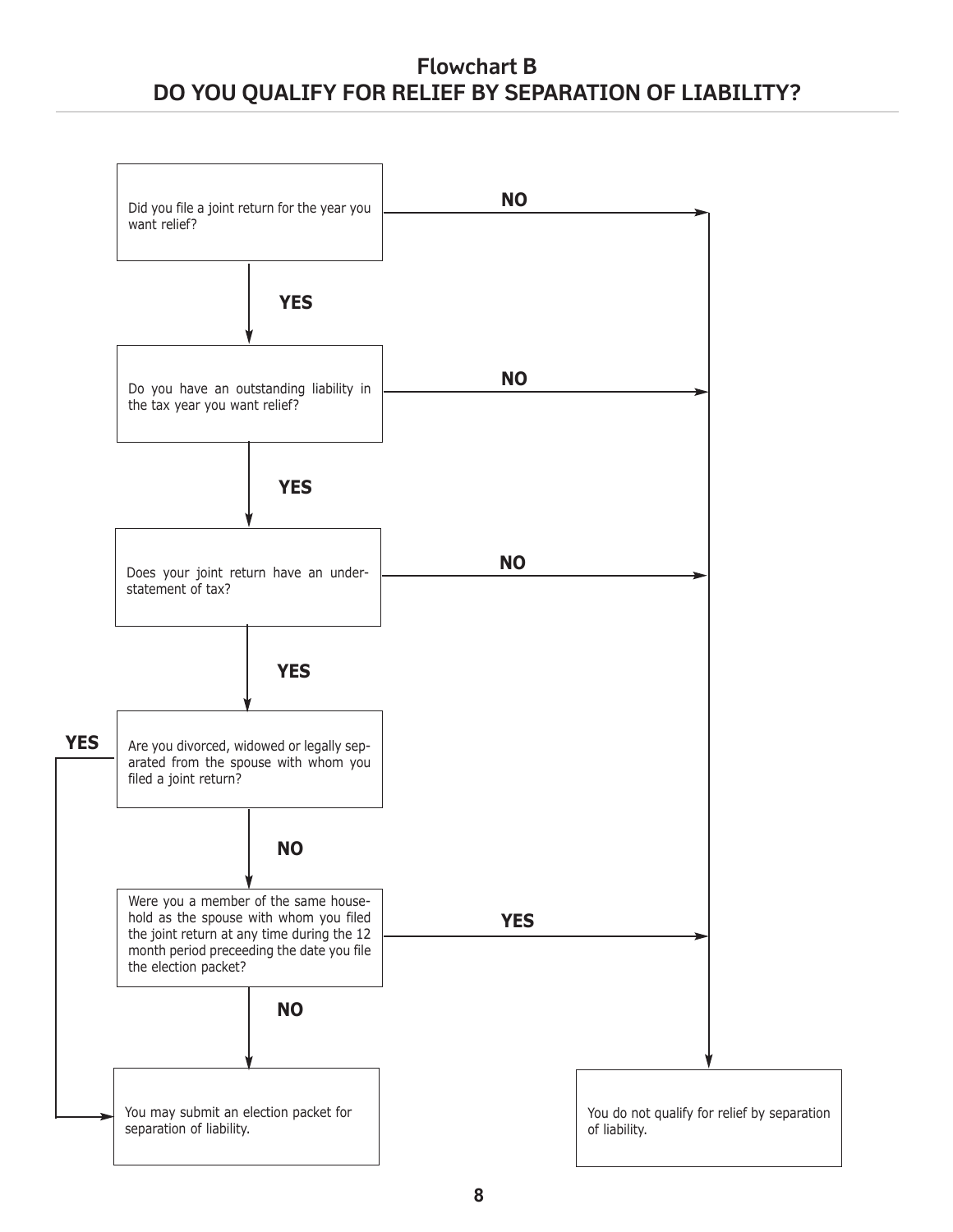## Flowchart C DO YOU QUALIFY FOR RELIEF BY INCOME ALLOCATION?

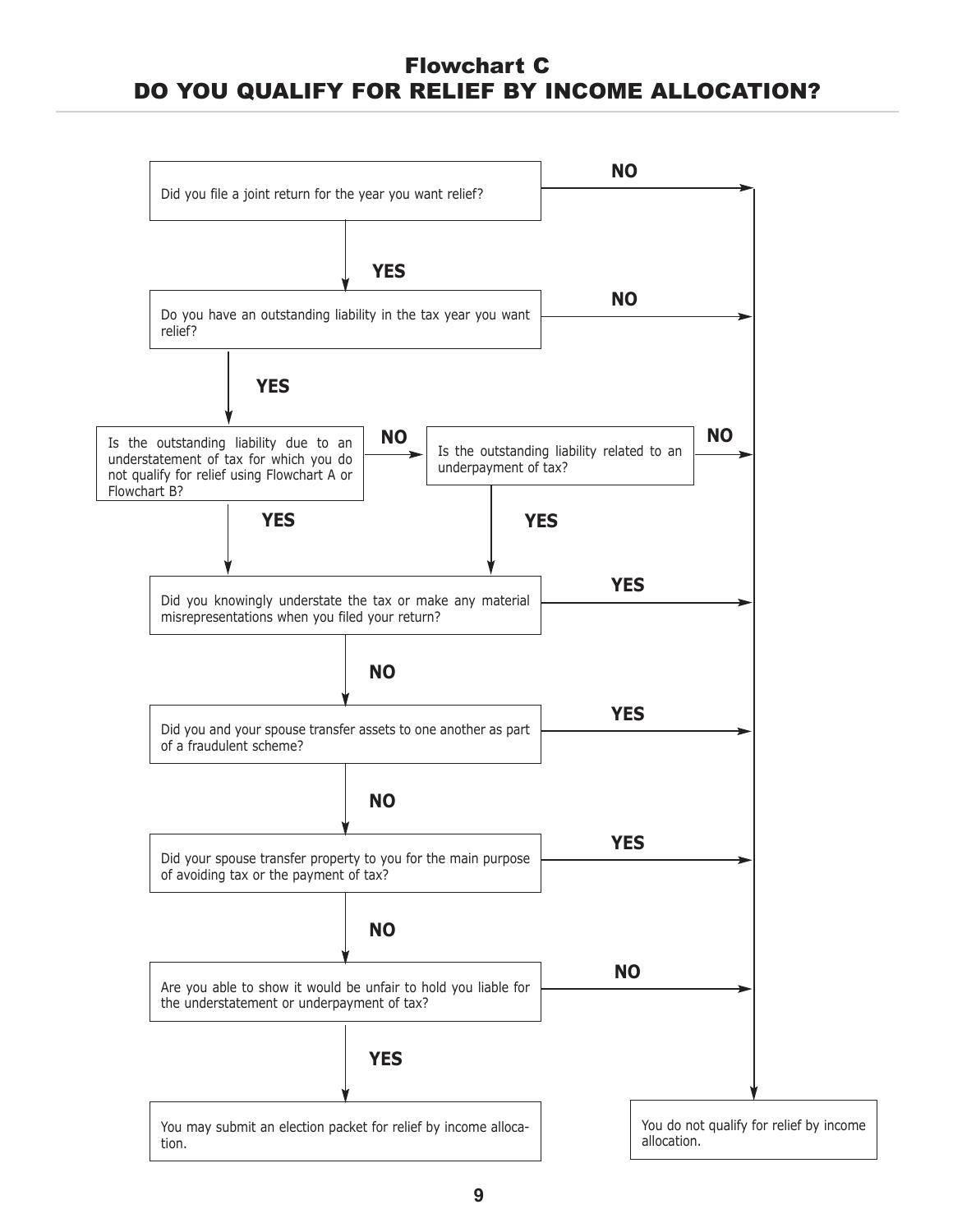### **Instructions for completing PA 8857**

This example explains how Janie Boulder completes Form PA 8857 to request relief from joint liability. See Sample Form PA 8857.

Janie and Joe Boulder filed a joint tax return for 2007. Joe did not report a \$5,000 award he won that year. They received a Notice of Assessment for additional tax of \$154 plus penalty and interest. Subsequently, the Department initiated collection activities to collect the tax, interest, penalty and other charges resulting from the understatement of tax.

Janie applies the conditions listed under relief from an understatement of tax due to an erroneous item on Page 2 to see if she qualifies for relief.

1. Janie meets the first condition because the joint tax return they filed has an understatement of tax.

2. Janie believes she meets the second condition. She did not know about the award and had no reason to know about it because of the secretive way Joe conducted his financial affairs.

3. Janie believes she meets the third condition. She believes it would be unfair to be held liable for the tax because she did not benefit from the award. Joe spent it on personal items for his use only.

Because Janie believes she qualifies for relief from the understatement of tax, she files Form PA 8857 with the Department. She fills in her name, address, Social Security Number, and daytime phone number. She fills out the rest of the form as follows:

Line 1. Janie enters "2007" because this is the tax year for which she is requesting relief.

**Line 2.** She enters the name, address, Social Security Number, and daytime phone number of her spouse.

**Line 3.** She checks the **Yes** box because she received a Department notice for additional tax.

**Lines 4-6.** Janie checks the **no** box on each of these lines because she and Joe were not divorced, separated, or living apart during the last 12 months.

**Line 7.** Janie does not check the box on this line because she checked the **no** boxes on Lines 4, 5, and 6.

**Line 8.** Janie checks the **Yes** box on this line because the income items all belonged to her husband. She completes PA 12507, Innocent Spouse Statement (not illustrated) explaining why she feels she qualifies for relief from the understatement of tax.

**Line 9.** Janie checks the **No** box on this line because she does not have an underpayment of tax.

.

**Signing and mailing Form PA 8857.** Janie signs and dates the form. She attaches the PA 12507, Innocent Spouse Statement, PA 12510, Questionnaire for Spousal Relief from Joint Liability for Requesting Spouse and REV-488, Statement of Financial Condition for Individuals. Finally, she mails the completed forms to the Department of Revenue's Office of Taxpayers' Rights Advocate.